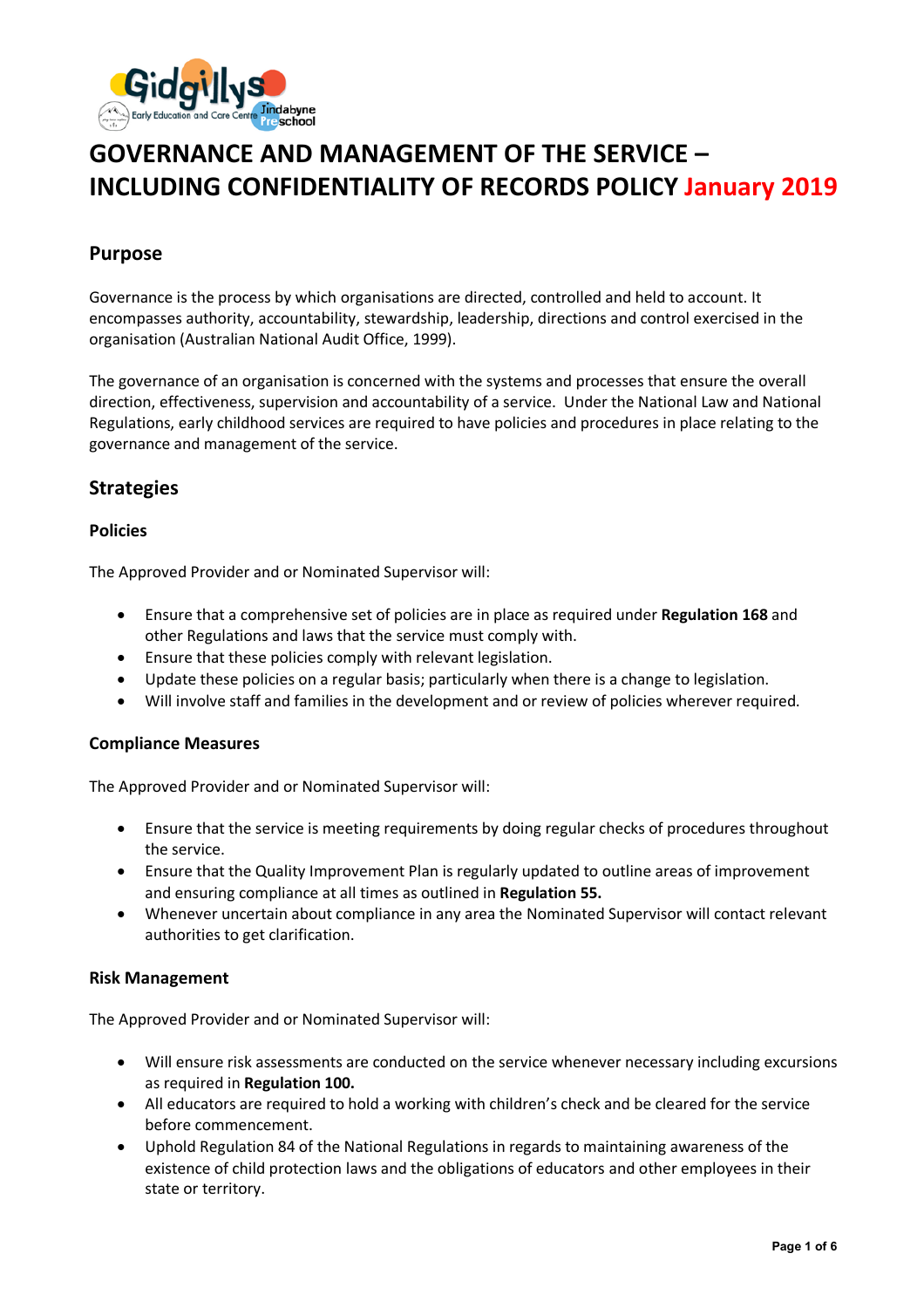

• Ensure that all staffing arrangements meet requirements and premises layouts are designed for effective supervision purposes thus eliminating many risks posed to children in the education and care setting **Regulation 120, 122, 123, 130, 131, 132, 242, and 271. (Note the modification to Regulation 123 in that NSW Educator to Child ratios are different. Refer to Regulation 271).** 

#### **Practices**

In order to achieve and maintain the service's aims and Philosophy, the Director will monitor the financial viability and accountability of the centre while also ensuring that:

- Funds are expended appropriately according to any funding and budgets.
- The program is operating within budget.
- Required paperwork is submitted to the relevant funding agencies.
- Any additional financial requirements are completed (e.g. Taxation office).
- Develop with staff and the community an overall philosophy for the centre and policies and practices in line with that philosophy.
- Consult with staff and the community on these policies and management decisions and enable staff to implement them in order to maintain quality child care.
- Provide avenues for effective communication between staff and the Directors.
- Employ and support staff in their roles, and ensure the relevant awards and conditions of employment are complied with.
- Encourage training and development of staff in their roles, and
- Facilitate the participation of staff and management in budget planning to enable cost effective management of the service.
- Provide leadership, forward planning and guidance to the service, particularly in relation to developing a strategic culture and directions.
- Be responsible for overseeing legal functions and responsibilities.
- Ensure that Gidgillys complies with the Commonwealth Privacy Act 1988 and follows the standards of Australian Privacy Principles to regulate the way in which our service manages personal and sensitive information.

## **Code of Conduct**

- Commit themselves to ethical, and lawful conduct, including proper use of authority and professional decorum when acting as Approved Provider, Nominated Supervisor or Responsible Persons.
- Demonstrate un-conflicted loyalty to the interests of the organisation.
- Avoid conflicts of interest with respect to their role.
- Ensure confidentiality of all personal information of staff and educators working within the service.
- Upkeeps statement of philosophy of the service and ensures all others do as well.
- Not use information exclusive to Gidgillys for personal gain and will respect the confidentiality of all information obtained during meetings or through their role.
- Respect the confidentiality appropriate to issues of a sensitive nature in regards to families.
- Treating other persons fairly, courteously and without discrimination, harassment or bullying.
- Upholding the rights of children as set out in the United Nations Convention on the Rights of the Child.
- Be respectful of, and responsive to, persons of all ethnicities, cultures, values and beliefs.
- The Approved Provider and or Nominated Supervisor will monitor and handle any grievances within the service in a timely manner.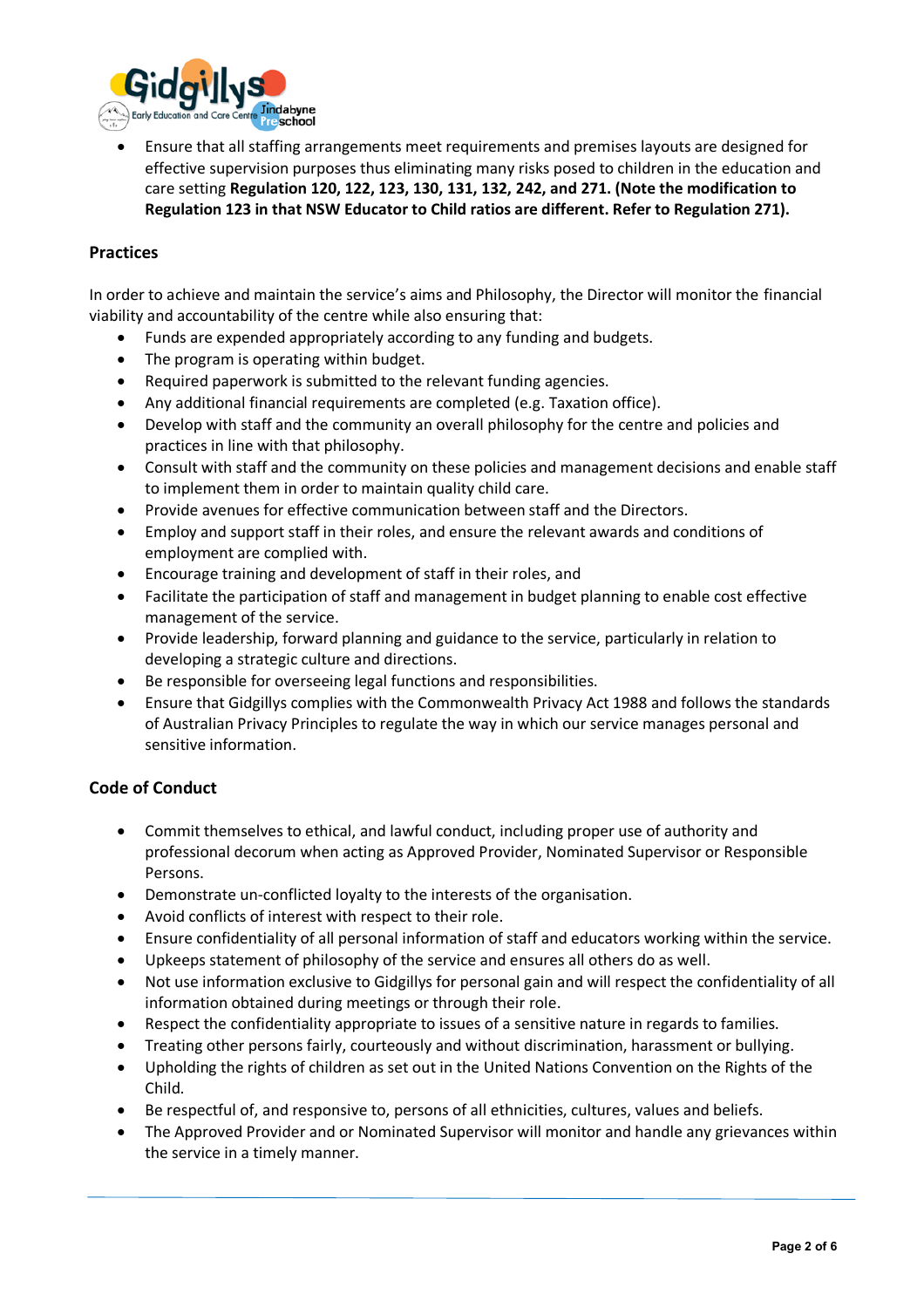

# **Confidentiality Policy**

# **Responsibilities for the Approved Provider**

- Ensure that each family, staff, volunteers and student is provided with a privacy collection statement upon enrolment, that includes details about how they can access their personal information, have this corrected as needed, make a complaint about a breach of privacy, if one occurs.
- Ensure each staff member, volunteers and student information is correct in personnel and other files. This includes information on qualifications, WWCC, criminal history checks, staff entitlements, contact and emergency information, health and immunisation information, and any relevant medical and legal information. This would include any other relevant information collected by the service.
- Ensure that information collected from families, educators, committee members and the community is maintained in a private and confidential manner at all times.
- Ensure that such information is not divulged or communicated (directly or indirectly) to another person other than the ways outlined as appropriate in the Education and Care Services National **Regulations, 181**, which says information can be communicated: To the extent necessary for the education, care or medical treatment of the child;
	- o To the parent of the child to whom the information relates (except for information in staff records);
	- $\circ$  To the regulatory authority or an authorised officer;
	- o As authorised, permitted or required to be given by or under any act or law; and
	- o With written consent of the person who provided the information.
- Ensure families are informed upon enrolment how images/photographs of their children will be used on the Internet and/or publications. A signed media consent form will be kept in the office.
- Provide families with information on the Complaints and Feedback procedure if any privacy or confidentially procedure has been breached. Individuals can make a complaint to the Approved Provider if they believe there has been a breach of their privacy in relation to the Privacy principles. The breach will be assessed by the Approved Provider within 14 days. Where the information collected is incorrect, the information will be corrected. Where a serious breach of privacy is found, appropriate actions will be negotiated between the Approved Provider and the individual to resolve the situation, in line with the Complaints and Feedback procedure.
- Will ensure information provided by families, staff is only used for the purpose it was collected for.

# **Responsibilities for the Nominated Supervisor**

- Ensure each families' information is correct in enrolment records. This includes information on immunisation updates, income and financial details (credit card or bank information), contact details of family and emergency contact information, children's developmental records, Family Assistance information, and any medical or legal information – such as family court documentation – required by our education and care service. This would include any information required to be recorded under the National Law and Regulations, the Family Assistance Law other relevant information collected to support the enrolment of a child.
- Provide families with details on the collection of personal information collected:
- This information will include:
- The types of information collected by our education and care service;
- The purpose of collecting information;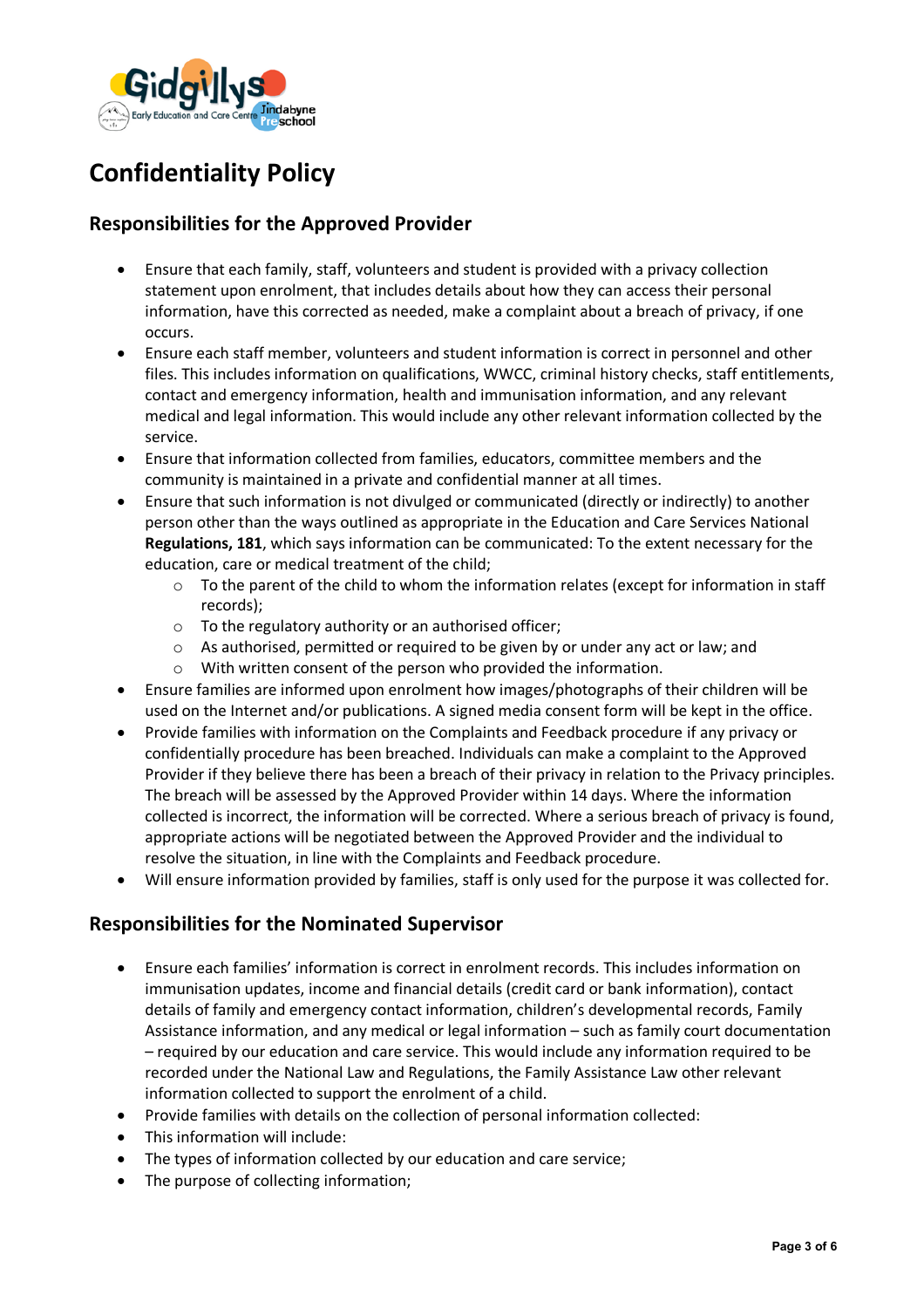

- What types of information will be disclosed to the public or other agencies; and when and why disclosure may occur;
- How information is stored at the service;
- Approaches used to keep information secure;
- Who has access to the information;
- The right of the individual to view their personal information;
- The length of time information needs to be archived; and
- How information is disposed.
- Will ensure information provided by families and staff is only used for the purpose it was collected for.

#### **Storage of Information**

Ensure that education and care service records, personnel records, CCS information and children's and family's information is stored securely reducing the chance of unauthorised access, use or disclosure and always remains private and confidential within the education and care environment .

#### **Access to Information**

- Will ensure that information kept is not divulged or communicated, directly or indirectly, to anyone other than:
	- $\circ$  Medical and developmental information that is required to adequately provide education and care for the child;
	- o The Department of Education and Communities, or an authorised officer; or
	- o As permitted or required by any Act or Law.
- Individuals will be allowed access to their personal information as requested. Individuals must request this information in writing from the Nominated Supervisor. Authorised persons may request to view any information kept on their child.
- Information may be denied under the following conditions: Access to information could compromise the privacy of another individual;
- The request for information is frivolous or vexatious; and
- The information relates to legal issues, or there are legal reasons not to divulge the information such as in cases of custody and legal guardianship

## **Responsibilities for the Educators**

- Maintain children's information and store documentation according to policy at all times.
- Not share information about the education and care service, management information, other educators or children and families, without written permission or legislative authority.
- In keeping with the Early Childhood Australia (ECA) Code of Ethics (2008), the Education and Care Services National Regulations and the Privacy Legislation, educators and staff employed by our education and care service bound to respect the privacy rights of children enrolled and their families; educators and staff and their families and any other persons associated with the service. Educators will sign a Confidentiality Statement as it relates to privacy and confidentiality of information.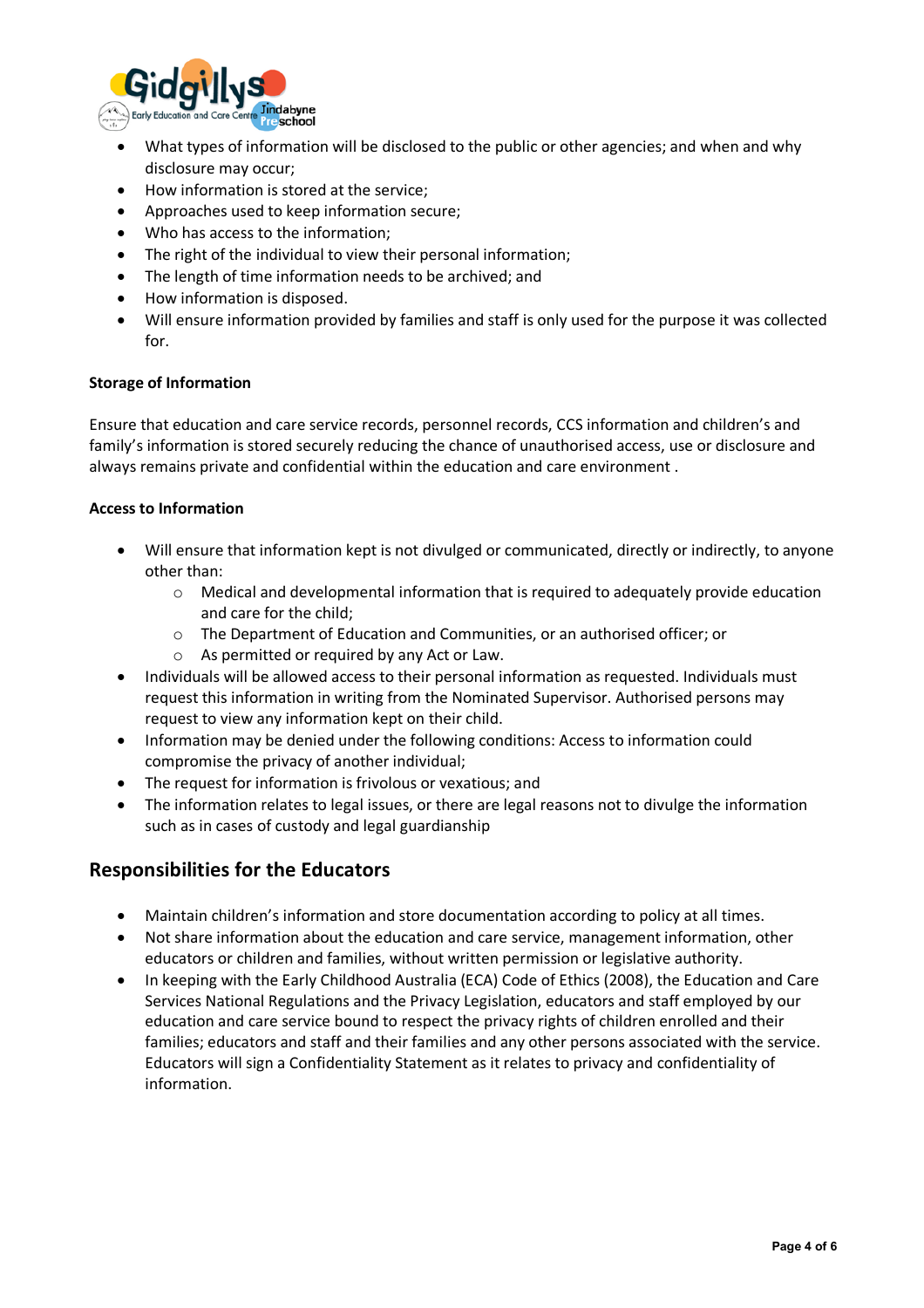

# **Related Statutory Obligations & Considerations**

**Australian Children's Education and Care Quality Authority (ACECQA)** https://www.acecqa.gov.au/ **Children (Education and Care Services National Law Application) Act 2010** https://www.legislation.nsw.gov.au/acts/2010-104.pdf **Education and Care Services National Regulations 2011** https://www.legislation.nsw.gov.au/#/view/regulation/2011/653 **Freedom of Information Act 1982 Children and Young Persons (Care and Protection) Act 1998** https://www.legislation.nsw.gov.au/#/view/act/1998/157/full **Australian Privacy Principles** www.oalc.gov.au **Early Childhood Australia (ECA)** http://www.earlychildhoodaustralia.org.au/ **NSW Associations Incorporation Act 2009** https://www.legislation.nsw.gov.au/#/view/act/2009/7

## **Related Telephone Numbers**

• Early Childhood Education and Care Directorate 1800 619 113

## **Amendment History**

| <b>Date</b> | Amendment             | <b>Notes of Amendment</b> |
|-------------|-----------------------|---------------------------|
| 12/11/2018  | <b>Policy Created</b> |                           |
| 4/2/2019    | <b>Policy reviewd</b> |                           |

This policy will be updated to ensure compliance with all relevant legal requirements every year. Appropriate consultation of all stakeholders (including staff and families) will be conducted on a timely basis. In accordance with Regulation 172 of the *Education and Care Services National Regulation*, families of children enrolled will be notified at least 14 days and their input considered prior to any amendment of policies and procedures that have any impact on their children or family.

| Date:            | 4 <sup>th</sup> February 2019          |
|------------------|----------------------------------------|
| Last Amended By: | <b>Kylie Showman</b>                   |
| Next Review:     | January 2020                           |
| Position:        | <b>Director / Nominated Supervisor</b> |